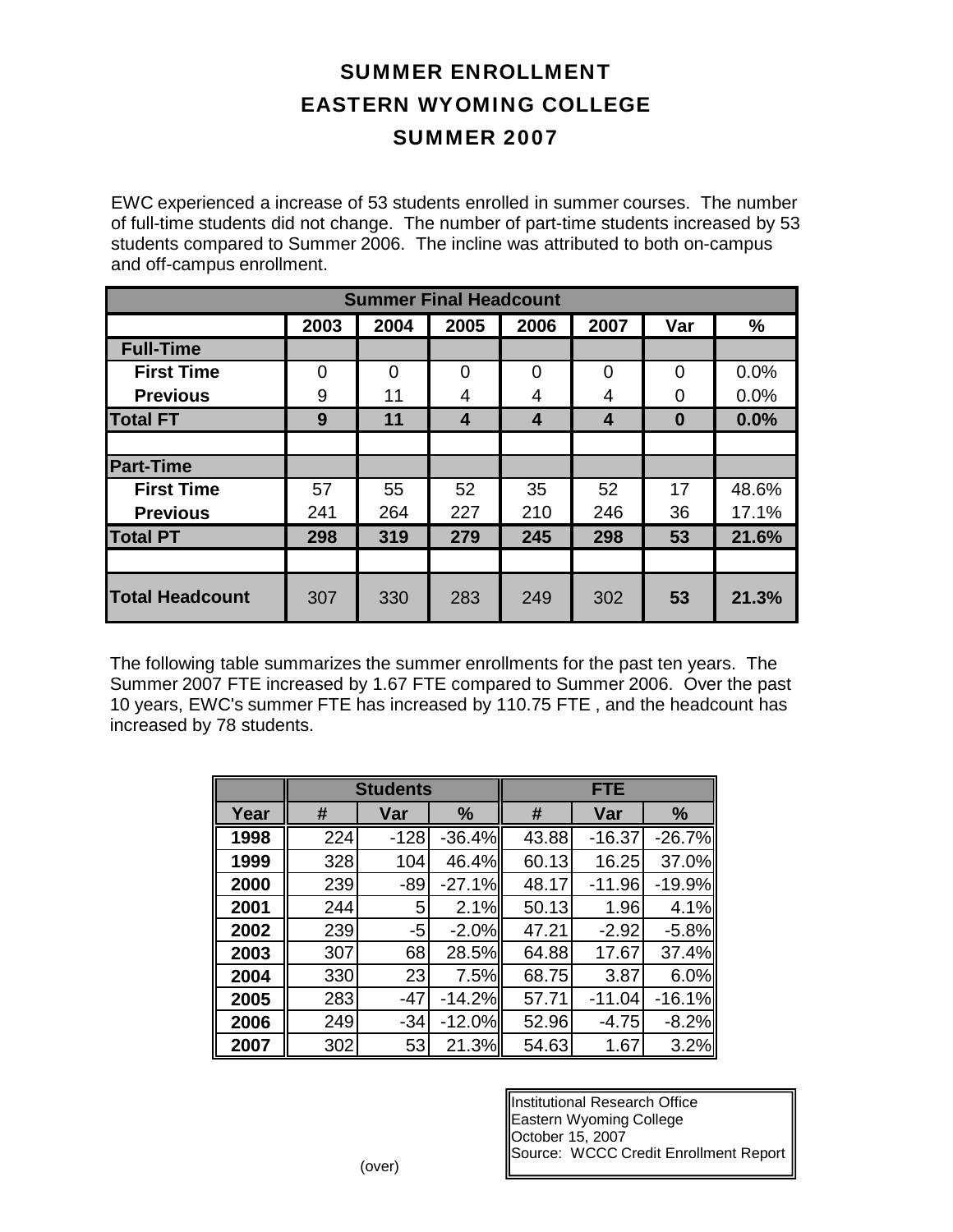## Summer 2007 Enrollment Report Footnotes:

| Total students exclusively auditing classes:                   | 141.00 |
|----------------------------------------------------------------|--------|
| Total number of hours they took:                               | 141.00 |
| Total students taking audit hours within regular courses:      | 4.00   |
| Total number of audited hours they took:                       | 14.00  |
| Total credits taken by credit students:                        | 500.50 |
| Total hours taken by all students including all audited hours: | 655.50 |